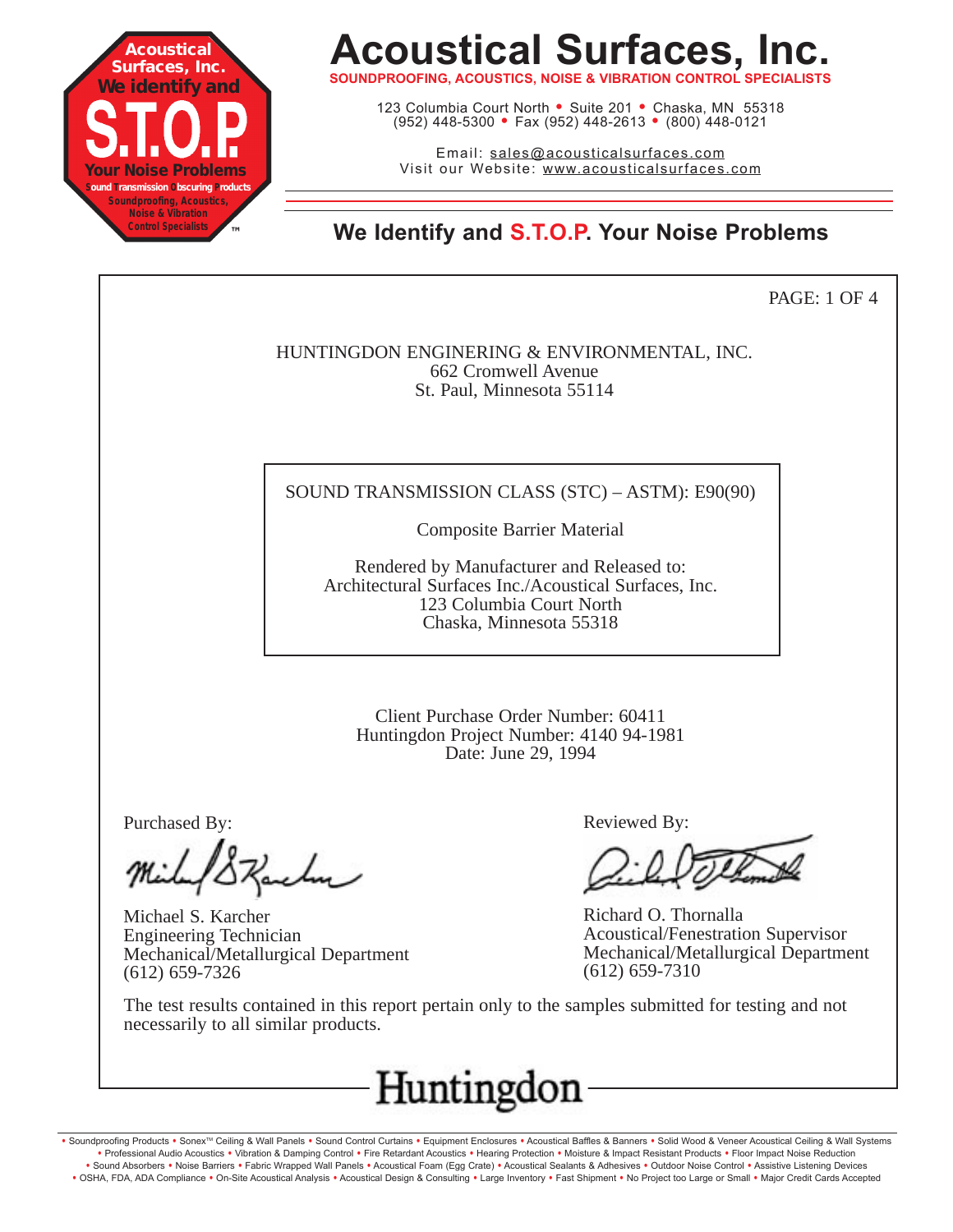

**SOUNDPROOFING, ACOUSTICS, NOISE & VIBRATION CONTROL SPECIALISTS**

123 Columbia Court North · Suite 201 · Chaska, MN 55318 (952) 448-5300 <sup>=</sup> Fax (952) 448-2613 <sup>=</sup> (800) 448-0121

Email: sales@acousticalsurfaces.com Visit our Website: www.acousticalsurfaces.com

### **™ We Identify and S.T.O.P. Your Noise Problems**



PROJECT NUMBER: 4140 94-1981 PAGE: 2 of 4

DATE: June 29, 1994

SOUND TRANSMISSION CLASS (STC) – ASTM: E90(90)

#### INTRODUCTION:

This report presents the results of a Sound Transmission Class (STC) test conducted on a Composite Barrier Material submitted by the Manufacturer. This test was requested by Manufacturer on June 17, 1994 with the testing conducted on June 20, 1994.

This report must not be reproduced except in full with the approval of Huntingdon Engineering  $\&$ Environmental, Inc. the data in this report relates only to the item tested.

Huntingdon has been accredited by the U.S. Department of Commerce and the National Institute of Standards and Technology (NIST, formerly NBS) under their National Voluntary Laboratory Accrediation Program (NVLAP) for conducting this test procedure. This report may not be used to claim product endorsement by NVLAP or any agency of the U.S. Goverment.

#### TEST RESULTS SUMMARY:

The STC of the specimen described below was 29. A tabular and graphical presentation of the data is presented under "TEST RESULTS".

#### SPECIMEN IDENTIFICATION:

Manufacturer: Rendered by Manufacturer and Released to: Architectural Surfaces Inc./Acoustical Surfaces Inc.

Model #: Composite Barrier Material

Nominal Dimensions (W x H x D):  $4.5'$  x  $4.5'$  x  $1.25''$ 

Weight: 25 lbs. (1.2 psf)

Specimen Description:  $-1$ " Flat Foam – Rubber Bonding Material

– 1/4" Flat Foam

AS MUTUAL PROTECTION TO CLIENTS THE PUBLIC AND OURSELVES, ALL HUNTINGDON ENGINEERING & ENVIRONMENTAL INC. REPORTS ARE SUBMITTED AS THE CONFIDENTIAL INFORMATION OF CLIENTS AND AUTHORIZATION FOR PUBLICATION OF STATEMENTS CONCLUSIONS OR EXTRACTIONS FROM OR REGARDING OUR REPORTS IS RESERVED PENDING OUR PRIOR WRITTEN APPROVAL.

A member of the  $\left|\text{HH}\right|$  group of companies

Soundproofing Products • Sonex™ Ceiling & Wall Panels • Sound Control Curtains • Equipment Enclosures • Acoustical Baffles & Banners • Solid Wood & Veneer Acoustical Ceiling & Wall Systems **•** Professional Audio Acoustics **•** Vibration & Damping Control **•** Fire Retardant Acoustics **•** Hearing Protection **•** Moisture & Impact Resistant Products **•** Floor Impact Noise Reduction · Sound Absorbers · Noise Barriers · Fabric Wrapped Wall Panels · Acoustical Foam (Egg Crate) · Acoustical Sealants & Adhesives · Outdoor Noise Control · Assistive Listening Devices

<sup>.</sup> OSHA, FDA, ADA Compliance . On-Site Acoustical Analysis . Acoustical Design & Consulting . Large Inventory . Fast Shipment . No Project too Large or Small . Major Credit Cards Accepted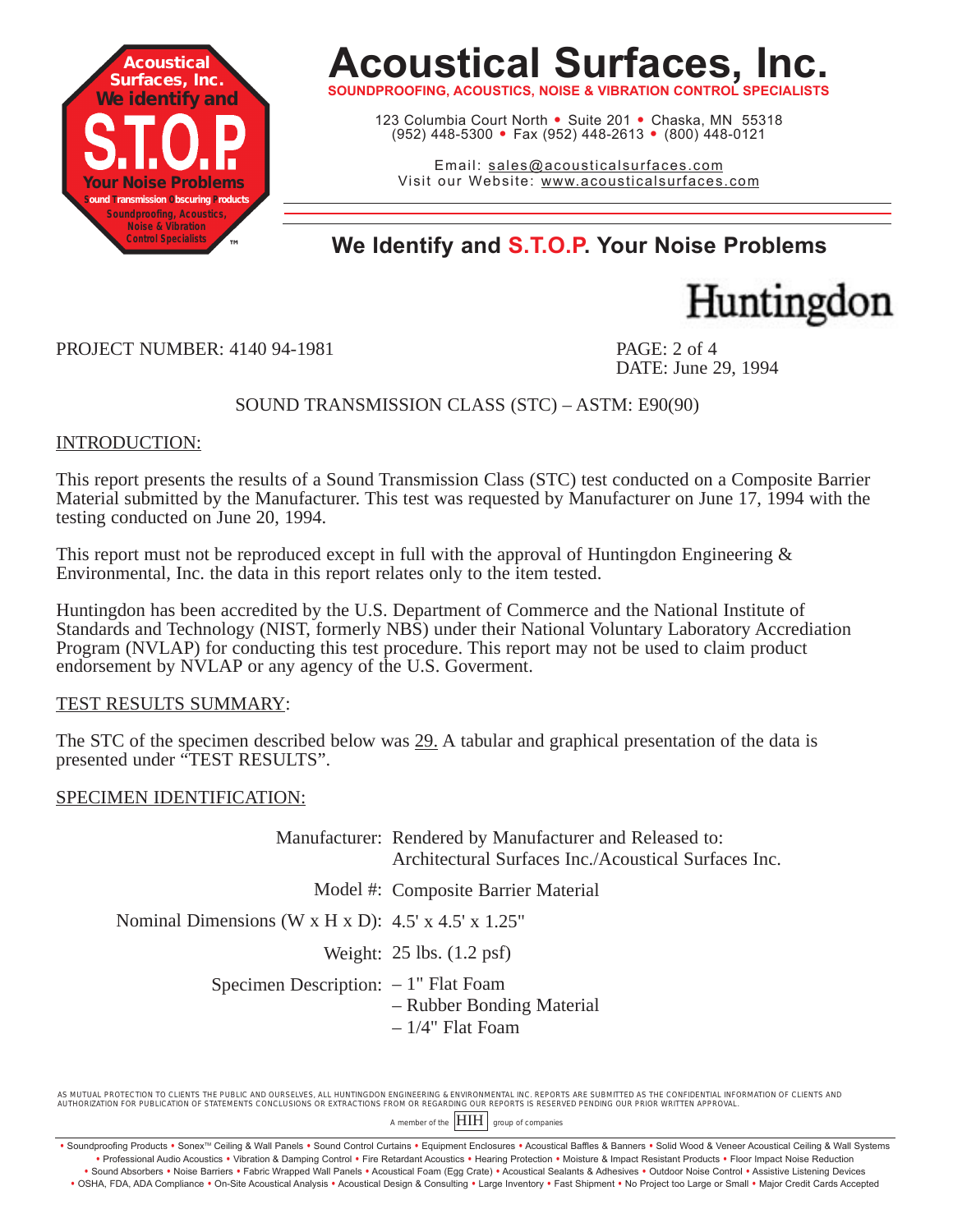

**SOUNDPROOFING, ACOUSTICS, NOISE & VIBRATION CONTROL SF** 

123 Columbia Court North • Suite 201 • Chaska, MN 55318 (952) 448-5300 <sup>=</sup> Fax (952) 448-2613 <sup>=</sup> (800) 448-0121

Email: sales@acousticalsurfaces.com Visit our Website: www.acousticalsurfaces.com

### **™ We Identify and S.T.O.P. Your Noise Problems**

Huntingdon

#### PROJECT NUMBER: 4140 94-1981 PAGE: 3 of 4

DATE: June 29, 1994

#### TEST EQUIPMENT:

| Manufacturer                                                                | Model                                | Description                                                                                                                          | S/N   |
|-----------------------------------------------------------------------------|--------------------------------------|--------------------------------------------------------------------------------------------------------------------------------------|-------|
| <b>Northern Electronics</b><br>Brüel & Kjær<br>Brüel & Kjær<br>Larson-Davis | <b>NE830</b><br>3923<br>4132<br>2560 | Real Time Analzer<br><b>Rotating Microphone Boom</b><br>Pressure Condenser Microphone 815424<br>Pressure Condenser Microphone 239016 | 11511 |
|                                                                             |                                      |                                                                                                                                      |       |

#### TEST RESULTS:

| Freq.<br>(Hz) | TL | CL             | Def              | Freq.<br>(Hz) | TL | CL               | Def              |
|---------------|----|----------------|------------------|---------------|----|------------------|------------------|
| 125           | 20 | 3              | $\boldsymbol{0}$ | 800           | 27 | $\boldsymbol{0}$ | $\overline{4}$   |
| 160           | 21 | $\overline{2}$ | $\boldsymbol{0}$ | 1000          | 28 | $\mathbf{1}$     | $\overline{4}$   |
| 200           | 19 | $\overline{2}$ | $\boldsymbol{0}$ | 1250          | 30 | $\boldsymbol{0}$ | 3                |
| 250           | 21 | $\mathbf{1}$   | $\mathbf{1}$     | 1600          | 32 | $\boldsymbol{0}$ | $\mathbf{1}$     |
| 315           | 22 | $\mathbf{1}$   | 3                | 2000          | 32 | $\boldsymbol{0}$ | $\mathbf{1}$     |
| 400           | 23 | $\mathbf{1}$   | 5                | 2500          | 34 | $\mathbf{1}$     | $\boldsymbol{0}$ |
| 500           | 25 | $\mathbf{1}$   | $\overline{4}$   | 3150          | 37 | $\mathbf{1}$     | $\boldsymbol{0}$ |
| 630           | 25 | $\mathbf{1}$   | 5                | 4000          | 42 | $\mathbf{1}$     | $\overline{0}$   |

Where:

TOTAL DEFICIENCIES: 31 STC: 29

 $TL =$  Transmission Loss (dB)

 $CL = 95\%$  Confidence Limit (db)

Def= Deficiencies (below STC contour)

AS MUTUAL PROTECTION TO CLIENTS THE PUBLIC AND OURSELVES, ALL HUNTINGDON ENGINEERING & ENVIRONMENTAL INC. REPORTS ARE SUBMITTED AS THE CONFIDENTIAL INFORMATION OF CLIENTS AND AUTHORIZATION FOR PUBLICATION OF STATEMENTS CONCLUSIONS OR EXTRACTIONS FROM OR REGARDING OUR REPORTS IS RESERVED PENDING OUR PRIOR WRITTEN APPROVAL.

A member of the  $\boxed{\text{HH}}$  group of companies

· Soundproofing Products · Sonex™ Ceiling & Wall Panels · Sound Control Curtains · Equipment Enclosures · Acoustical Baffles & Banners · Solid Wood & Veneer Acoustical Ceiling & Wall Systems **•** Professional Audio Acoustics **•** Vibration & Damping Control **•** Fire Retardant Acoustics **•** Hearing Protection **•** Moisture & Impact Resistant Products **•** Floor Impact Noise Reduction . Sound Absorbers . Noise Barriers . Fabric Wrapped Wall Panels . Acoustical Foam (Egg Crate) . Acoustical Sealants & Adhesives . Outdoor Noise Control . Assistive Listening Devices . OSHA, FDA, ADA Compliance . On-Site Acoustical Analysis . Acoustical Design & Consulting . Large Inventory . Fast Shipment . No Project too Large or Small . Major Credit Cards Accepted